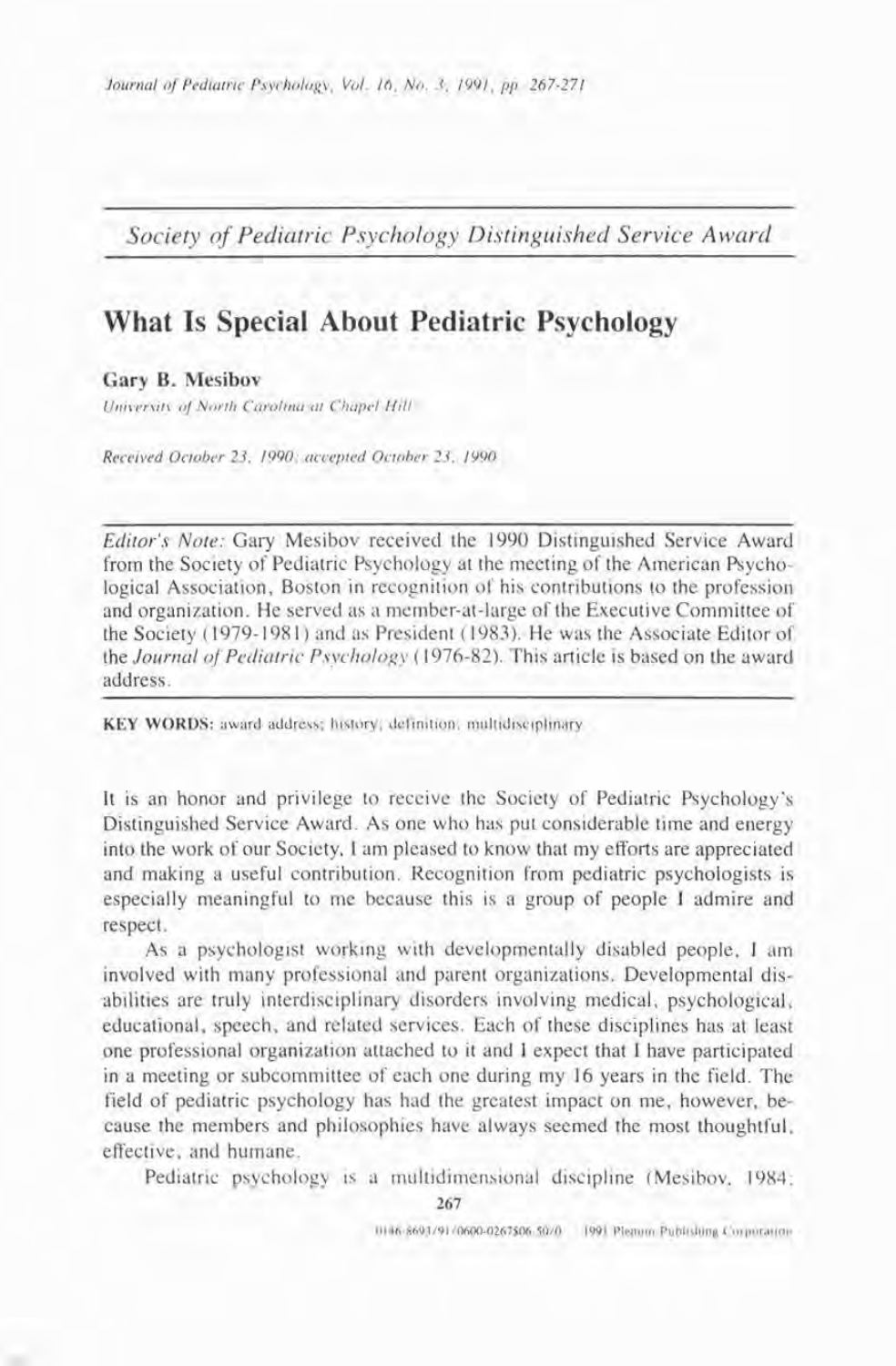Walker, 1988). My early years on the Society's Executive Board constantly reminded me of our profession's complexity as we struggled to define our discipline, our uniqueness, and the essence of what we do. Although discussions of these concerns continue, three aspects of our profession have become paramount for me personally: our problem- and need-based definition of the field, our genuinely multidisciplinary focus, and our values blending competence with humanity. These may not be the defining characteristics of our profession but they are the most unique in my experience and are often lacking in other professions working with similar youngsters. I would like to describe each of these briefly.

### **PROBLEM- AND NEED-BASED**

The field of pediatric psychology has evolved because of real needs. Although clinical child psychologists werc organized and effective in the 1960s, they emphasized individual treatment with children whose primary problems were psychiatric in nature. Logan Wright, Lee Salk, Dorothea Ross, and the other founders of our Society saw psychological needs of nonpsychiatrically impaired children as demanding a wider range of approaches. Children with problems of normal development, developmental disabilities, and those in hospitals had compelling needs, similar to one another but somewhat different from the traditional psychiatrically impaired groups. Our Society was founded to meet these needs (Wright, 1967).

Although it might seem obvious that health-related disciplines should be responsive to human needs, this is, unfortunately, not always the case. I ain reminded of the parallel situation involving an undergraduate student's initial research experience. **As** with many other undergraduates, he began with a fascinating question. He was sent to the literature and eagerly read about what others had done. His enthusiasm gradually diminished, however, as he realized that his fascinating question about self-concept had never been addressed. The closest thing, in fact, was a study of reinforcement paradigms in rats. More and more his research study became framed within this reinforcement paradigm and the exciting questions about self-concept became all but invisible in the final product.

**1** am sure that this scenario is familiar to you and it describes traditional disciplines as effectively as this poor undergraduate student's experience. Pediatric psychology, however, has never evaded genuine, real-life problems because they are hard to study. Many of us in this room, in fact, continue to confront ways of preventing childhood accidents (Roberts & Peterson, 1984), treatment strategies for hospitalized children (Melamed, Meyer, Gee, & Soule, 1976),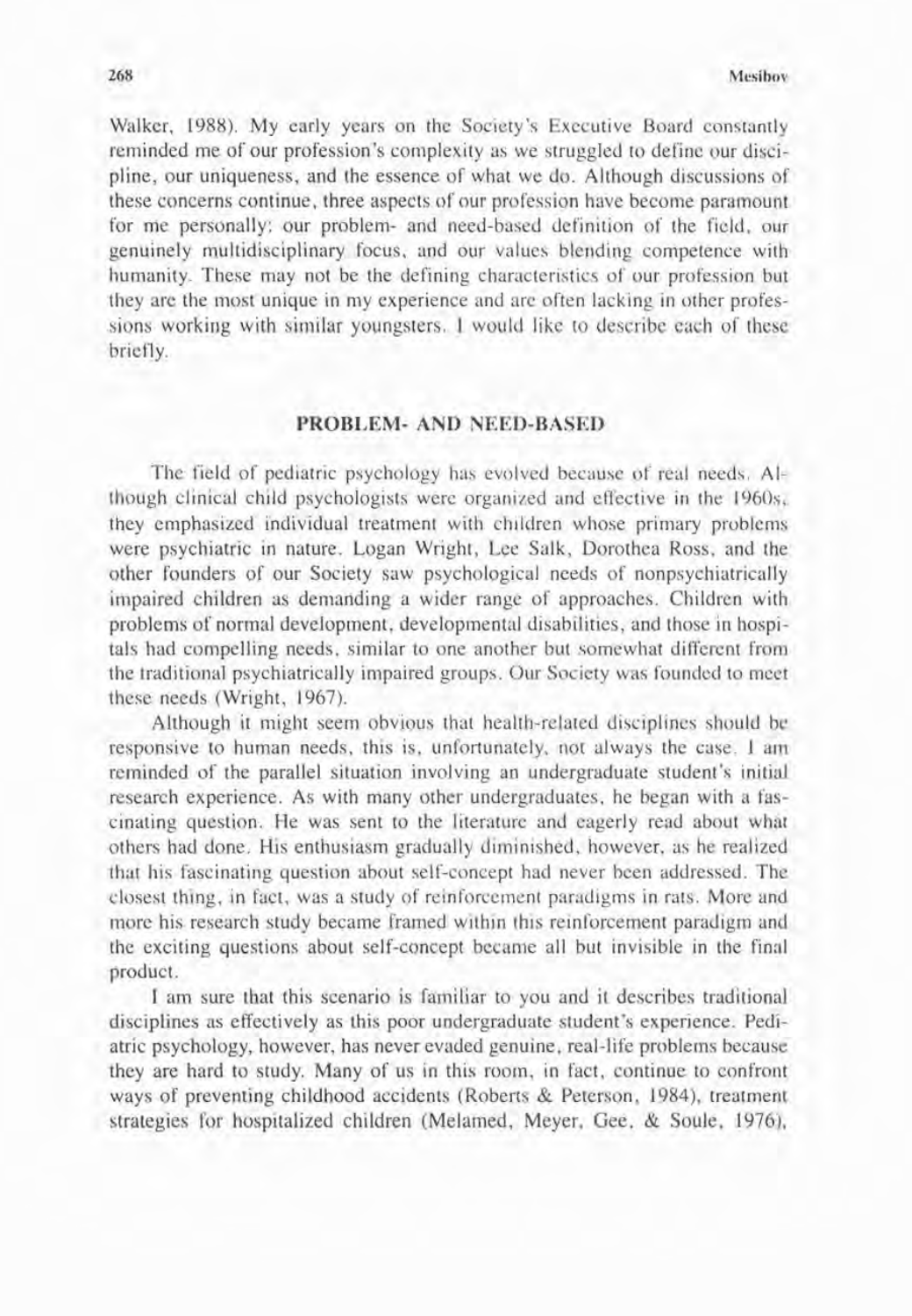#### **What Is Special About Pediatric Psychology 269**

compliance with medical regimens (La Greca, 1988), educational approaches to autism (Mesibov, in press), failure to thrive (Drotar. 1990). family effects of disabilities (Schopler & Mesibov, 1984), and many other important, relevant, problems.

# **MULTIDISCIPLINARY APPROACH**

A second aspect of our uniqueness is our multidisciplinary approach. It is widely recognized that the issues confronting developmentally handicapped children and their families involve more than one discipline. For this reason most professionals favor a multidisciplinary approach. Although most of these multidisciplinary efforts are sincere and well-intentioned, they often fall far short of client needs.

The earliest work in the field of developmental disabilities was primarily medical without much involvement of other disciplines (Wright, 1967). Physicians saw patients and gave recommendations about educational, psychological, motor, and related areas of development. More recently a multidisciplinary focus has emerged, which means that referrals are made to other disciplines encouraging more frequent discussions among professionals with different backgrounds. Although progress has been made over earlier practices, most multidisciplinary efforts fall short of the ideal.

In my experience, pediatric psychologists are among the few who truly understand and practice multidisciplinary collaboration on a regular basis. Pediatric psychologists not only refer clients to related disciplines but generally learn what others do by involving themselves in all aspects of treatment. Multidisciplinary should not only mean making appropriate referrals; it should also mean understanding, respecting, and communicating with other professionals in the interest of clients.

The pediatric psychology literature demonstrates the multidisciplinary nature of our profession. Pediatric psychologists are represented in medical literature about drug effects on hyperactivity (Barkley, 1981), educational literature on treatment effects in autism (Schopler & Mesibov, 1983). communication research on slow development (Lord, 1985), and social and leisure research in special education (Mesibov, 1986; Mesibov & Stephens, 1990) among others. Pediatric psychologists are truly the Renaissance people in multidisciplinary settings where specialization too often precludes collaboration and integration.

To this point I have described two aspects of pediatric psychology that are unique in my experience: our need-based orientation and our multidisciplinary functioning. Both require an uncommon ability to develop structures where they are needed, rather than where they most easlly fit. As a profession we have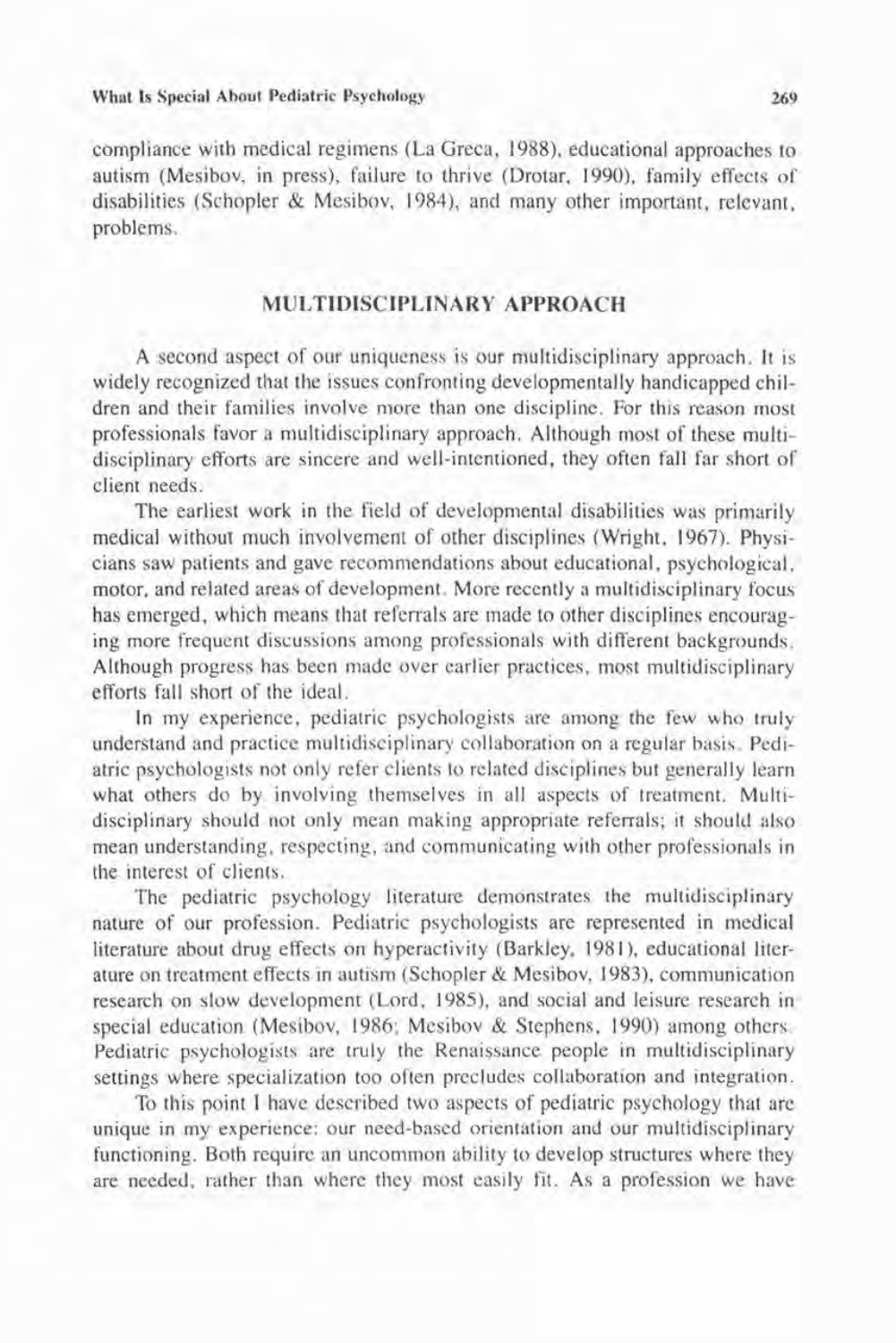followed the course charted several hundred years ago by Rufus Jones who wrote, "This way is not marked out by clear, definite guideposts or finger pointers. Like all ventures it involves risk and danger; it calls for great vision and for creative, road making work." The vision and creative road making work of many pediatric psychologists has guided and inspired me in my work.

## **COMPETENCE AND HUMANISM**

The third aspect of pediatric psychology that has impressed me is the combination of competence and humanism that I consistently find among our members. Either one is difficult to find in our sometimes superficial and frequently impersonal society. To find both in so many members of a large professional organization is exhilarating and reassuring.

1 have been influenced by so many extraordinary people in my 16 years with this organization that it is impossible to list them without missing some. Our early role models were superb pioneers, anticipating a great need and laying the appropriate groundwork. Logan Wright, Lee Salk, and Dorothea Ross were well ahead of their time when conceptualizing our field, even if they struggled a bit with an appropriate name. My own teachers, Carolyn Schroeder and Don Routh, are renowned pediatric psychologists yet also patient teachers and thoughtful collaborators. Although I did not work with them directly, I was fortunate in also knowing Diane Willis, Tom Kenny, and Art Wiens while still a student. I have benefited from bright, productive, and supportive contemporaries, challenging me to think clearly and probe deeply. Although they are too numerous to name, a few that come to mind are Phyllis Magrab, Denny Drotar, Gerry Koocher, Lee Marcus, Sue White, Dennis Harper, Vickie Shea, Sheila Ey berg, Wayne Adams, and Sam Thios. Finally, any professional can stagnate quickly in our rapidly changing society. The talented students I have known and supervised over the years have motivated me to continue my professional development. Although all of them seemed so young when we first met, it is reassuring **(1** think) to see that they, too, are approaching middle age and beyond. Among the ones I have worked most closely with are Jim Mulick, Ken Whitt, Cathy Lord, Annette La Greca, Clarisa Holmes, Wendy Stone, Nancy Hubert, Mary Van Bourgondien, Bill McLean, Debbie Garfin, Gail Spridigliossi, Judy Pope, Nancy Wagner, and Hendey Buckley.

The ancient Greeks defined happiness as "the exercise of your vital energies along the line of excellence, in a setting that provides . . . scope." I am thankful to so many of you in this room and the field of pediatric psychology for providing me with that setting and your model of excellence and humanity. Thank you very much.